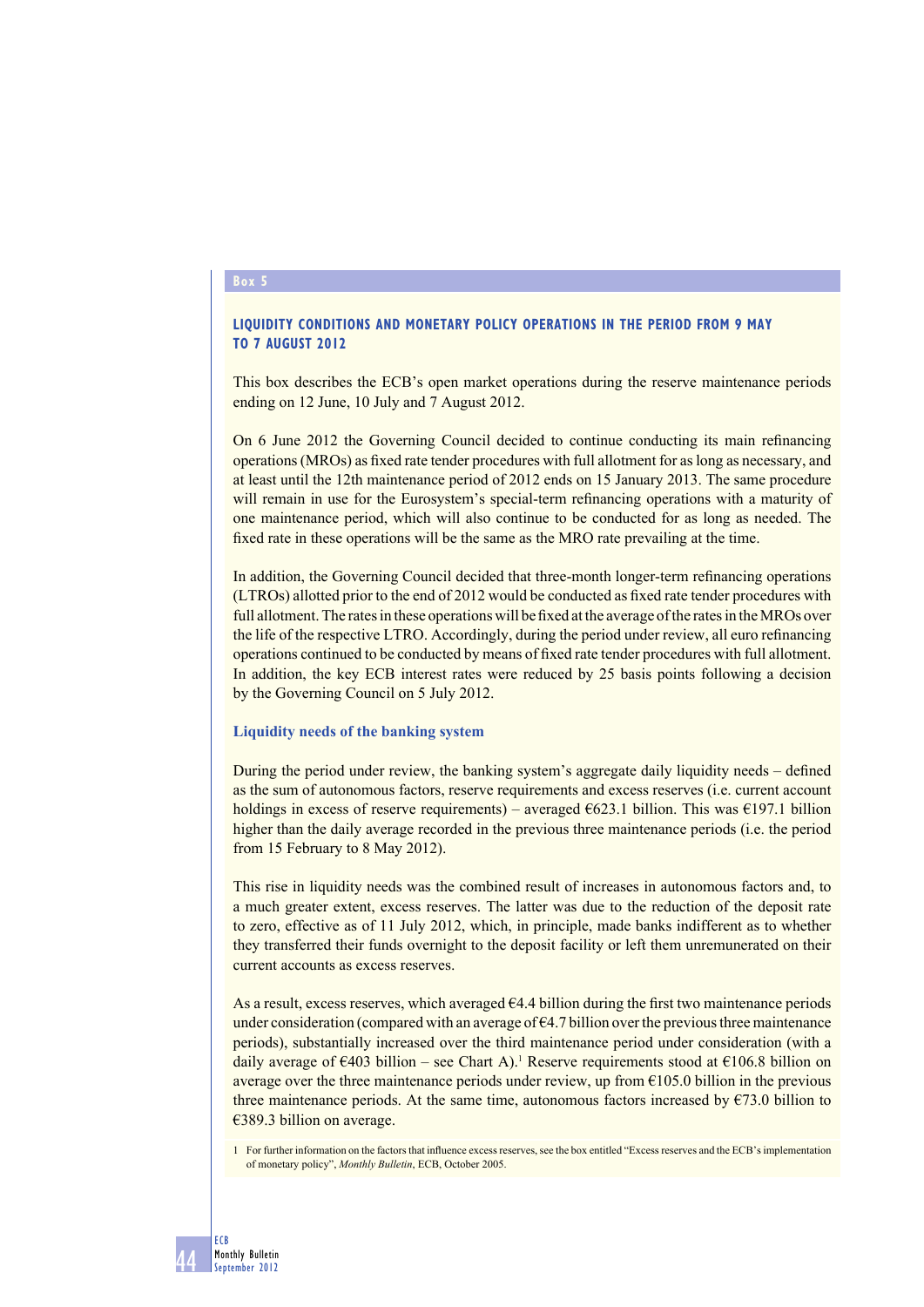## **ECONOMIC AND MONETARY DEVELOPMENTS**

Monetary and financial developments



-1,600 -1,400  $-1,200$ -1,000 -800 -600 -400 -200 0

Source: ECB.

May June July

2012

## **Liquidity supply**

During the period under review, total net liquidity supplied by means of open market operations averaged  $\epsilon$ 1,260.8 billion. This represents an increase of €115.7 billion relative to the previous three maintenance periods. Tender operations<sup>2</sup> provided an average of  $\epsilon$ 979.9 billion,  $\epsilon$ 116.5 billion more than in the previous review period (see Chart B).

The average amount of liquidity supplied through one-week main refinancing operations increased by  $E$ 52.6 billion relative to the previous period. The average amount of liquidity provided by longer-term refinancing operations increased by  $€60.9$  billion, while the average amount of liquidity absorbed by the weekly fine-tuning operations decreased by €3.0 billion.

Together, the first and second covered bond purchase programmes (the CBPP and CBPP2) and the Securities Markets Programme (SMP) resulted in liquidity that averaged  $\epsilon$ 281.0 billion during the review period. This was slightly lower than the average for the previous three maintenance periods.

The liquidity provided through the CBPP, under which the last purchases were made on 30 June 2010, stood at €55.0 billion on 7 August 2012, down marginally from the previous review period, on account of maturing amounts. On 7 August 2012 settled purchases under CBPP2 – which was launched on 3 November 2011 – reached  $€14.6$  billion, while the net value of settled purchases under the SMP stood at €211.3 billion, compared with €214.2 billion on 8 May 2012, on account of maturing amounts. The weekly fine-tuning operations absorbed all the liquidity provided by the SMP.



-1,600 Liquidity -1,400  $-1,200$ -1,000 -800 -600 -400 -200 0

needs